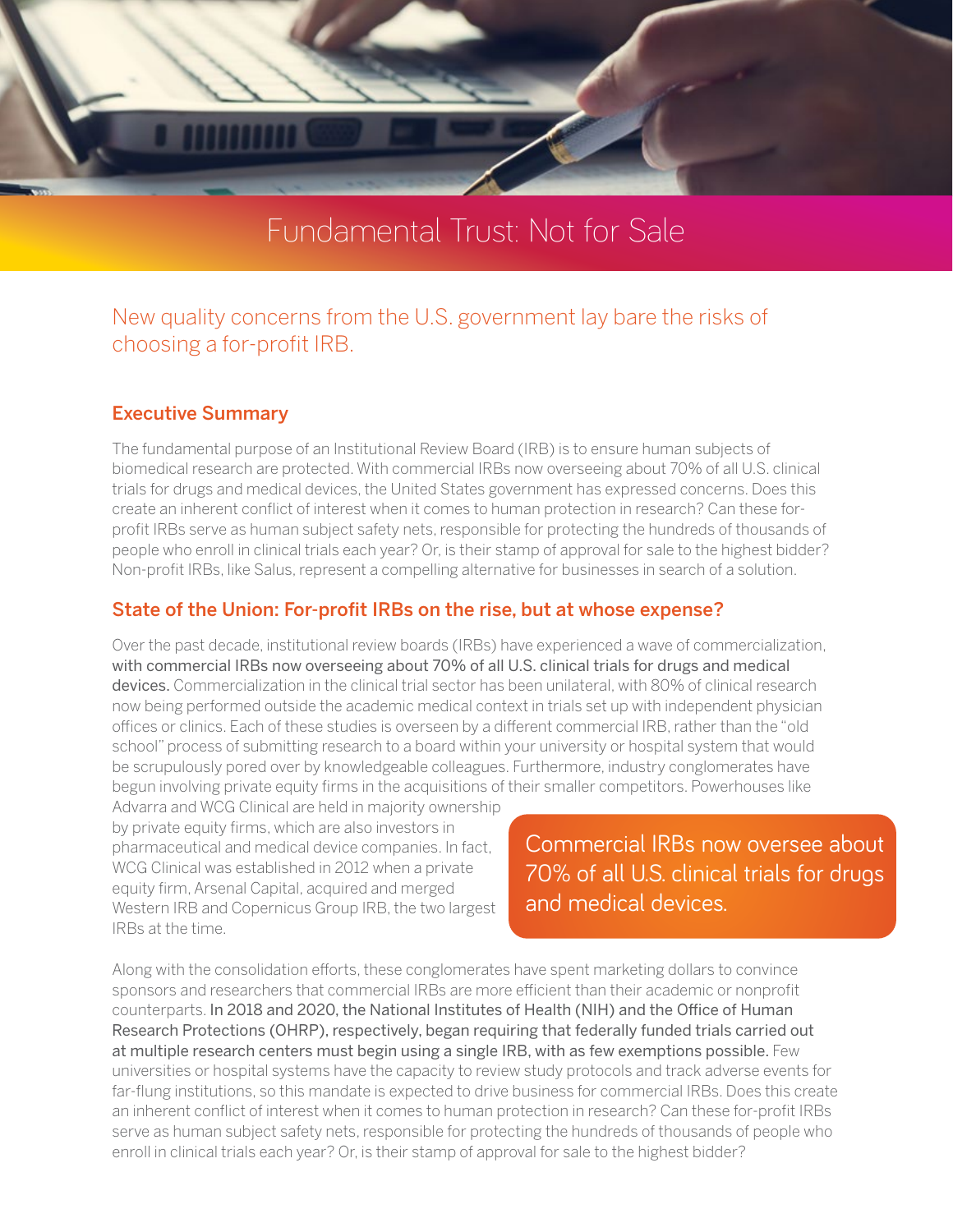### Under the microscope: Conflicts of interest prompting new government concern

This issue was brought to national attention in late November 2019 when Senators Elizabeth Warren, Bernie Sanders and Sherrod Brown sent a letter to WCG Clinical and Advarra outlining concerns about industry consolidation and inherent conflicts of interest of for-profit investors. The letter states that if managers of private equity "see their primary responsibility as generating returns for their investors, they may emphasize speed over thoroughness in the review process, creating risks for patients." Some experts say these risks are far greater with commercial review boards, which often have harder-to-spot conflicts

of interest, a profit motive, and no requirement to provide evidence of their effectiveness at mitigating human research harm. The letter included 27 specific questions for the IRBs regarding their procedures, outcomes and general transparency questions about the approval process. While both companies sent a response to the senators, WCG declined to answer any of the specifically outlined questions posed in the original letter. Advarra provided very specific answers about quality and conflict of interest mitigation; however, they did not provide any specifics about how often or for which studies members with conflicts of interest recused themselves.

... if managers of private equity "see their primary responsibility as generating returns for their investors, they may emphasize speed over thoroughness in the review process, creating risks for patients."

Jennifer Miller, PhD, assistant professor of bioethics at Yale School of Medicine, has studied the impact of private equity investment in commercial IRBs. She thinks the model of private equity investing in scientific review boards, with their practice of buying a company, increasing its value, and reselling within three to five years for a profit, is worrisome. "Private equity could help an IRB by allowing it to professionalize, better educate, and train its members and handle globalization of research," Miller said. "But it could also put extra emphasis on cutting costs and boosting revenues. The main mission and reason for being an IRB is to protect research subjects."

Federal regulators at the FDA and the Department of Health and Human Service's (HHS) Office for Human Research Protections are charged with overseeing review boards. Although a statement from an FDA spokeswoman said data from IRB inspections indicate the boards are "generally compliant," the FDA, HHS, and OHRP do not have sufficient bandwidth to monitor the thousands of IRBs and tens of thousands of studies conducted in the U.S. and internationally. For example, the FDA inspected WCG Clinical only three times between 2011 and 2016, and in two of those three inspections, found "objectionable conditions or practices" that the company agreed to correct. Additionally, the FDA reported twice as many violations and problems with commercial IRBs as with nonprofit boards from 2008 to 2014, according to preliminary findings in a recent study conducted by Gabrielle Goldstein, PhD. Yet in 2015 alone, the

company oversaw reviews for 40 out of the 45 drugs that the FDA approved that year. "I think most ethical and other problems with

IRBs and human subjects research oversight are not detected by FDA or OHRP," said Michael Carome, MD, a former senior official with the Office for Human Research Protections and now director of Public Citizen's Health Research Group. Mark Schreiner, MD, a medical school professor and vice chairman of the IRB at

The FDA reported twice as many violations and problems with commercial IRBs as with nonprofit boards from 2008 to 2014